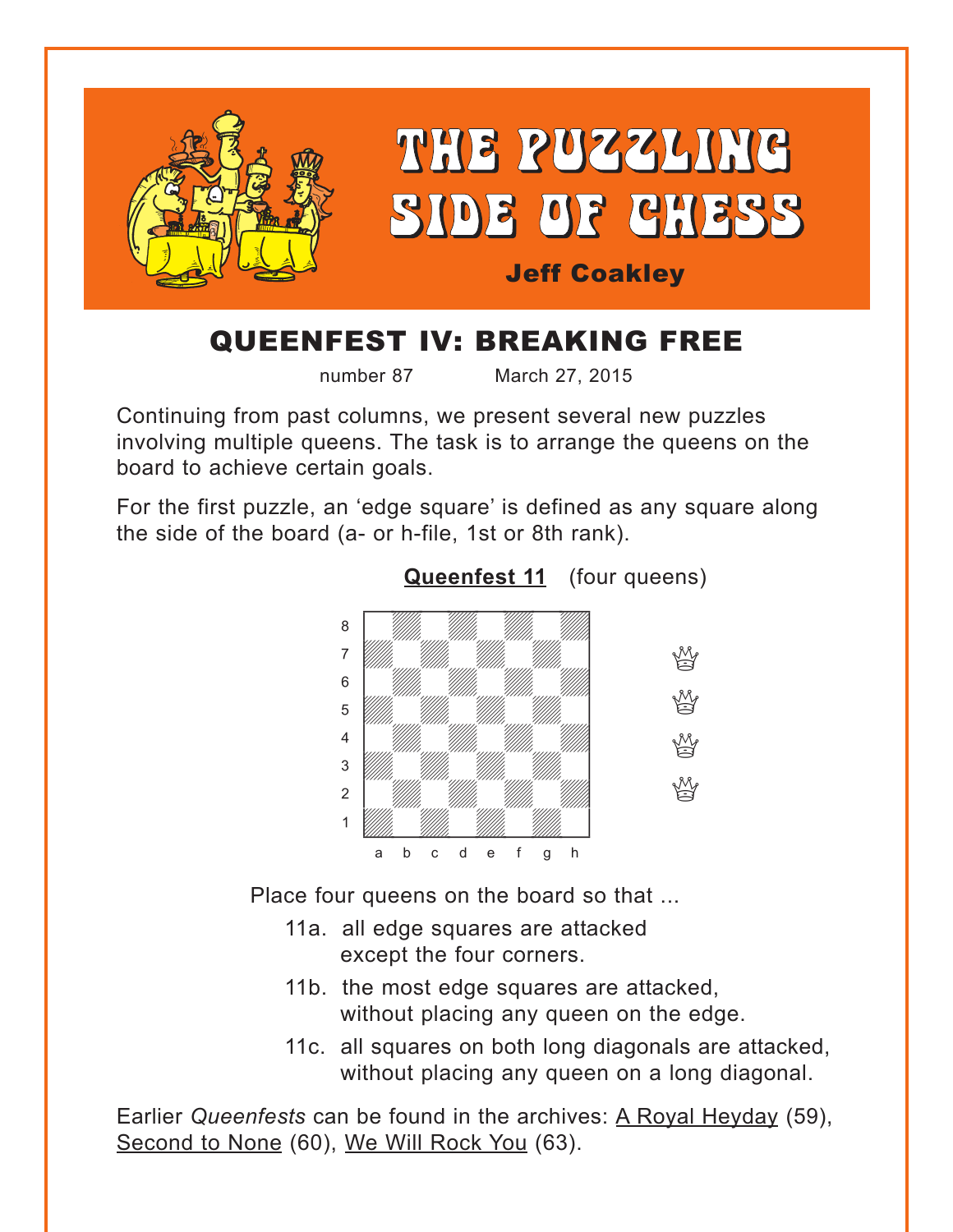<span id="page-1-0"></span>The next puzzle explores the limits of queen mobility.



**[Queenfest 12](#page-6-0)** (most moves)

Place the specified number of queens on the board so that they have the most total moves.

| 12a. two queens   | W W                     |
|-------------------|-------------------------|
| 12b. three queens | <b>WWW</b>              |
| 12c. four queens  | <b>WWWW</b>             |
| 12d. five queens  | <b>WWWWW</b>            |
| 12e. six queens   | <b>MAMANA</b>           |
| 12f. seven queens |                         |
| 12g. eight queens | ₩₩₩₩₩₩₩                 |
| 12h. nine queens  | ₩₩₩₩₩₩₩₩                |
| 12i. ten queens   | <i>ਸ਼ਜ਼ਸ਼ਜ਼ਜ਼ਜ਼ਜ਼ਜ਼</i> |
|                   |                         |



*A toast to springtime!*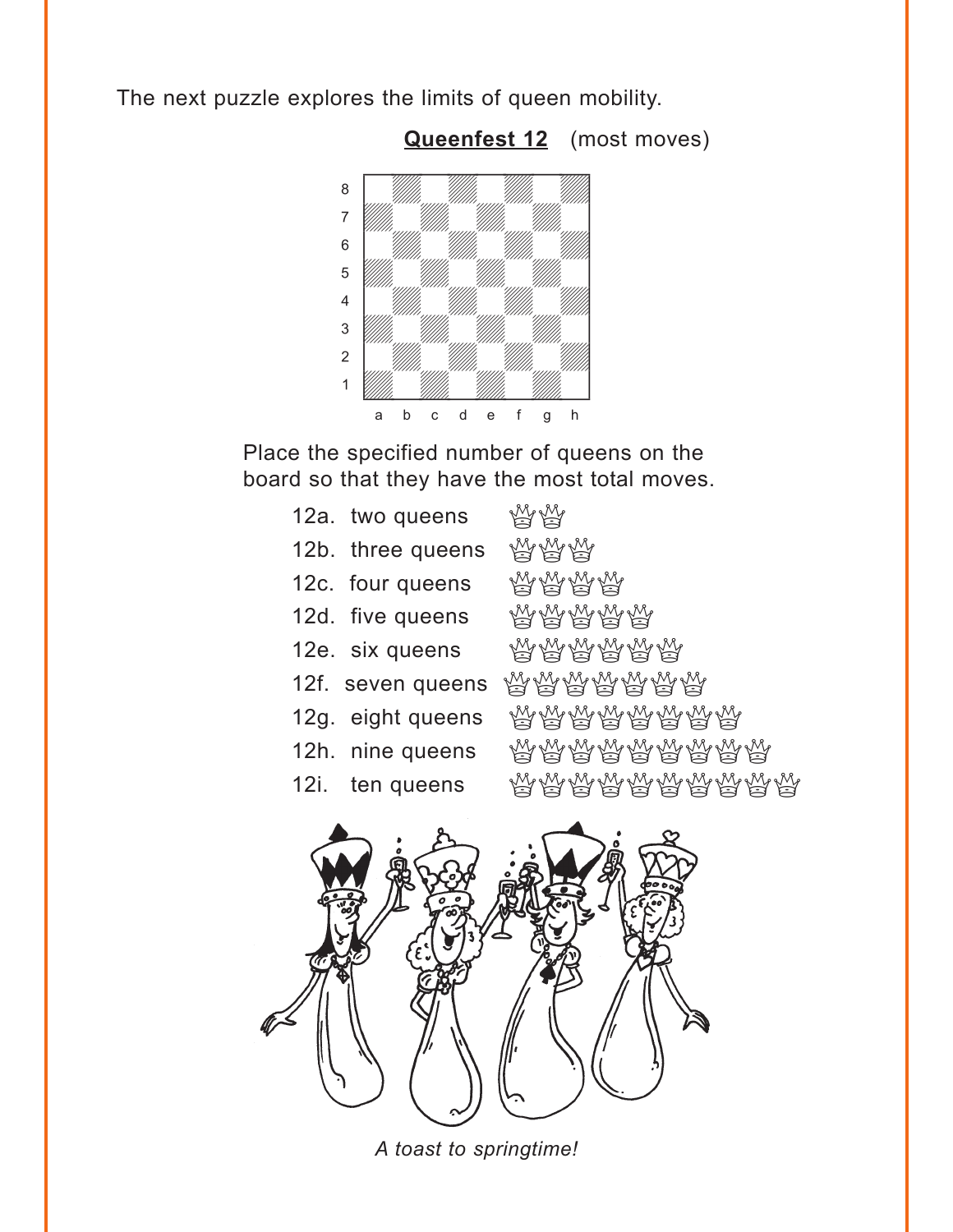<span id="page-2-0"></span>

Place any number of queens on the board so that the total number of possible moves is the maximum.



**[Queenfest 14](#page-12-0)** (five pair defence)

Place ten queens on the board so that every queen is defended exactly once.

This is not a defensive loop problem. The queens will not (cannot) form a continuous chain of defence.

In previous columns, there were puzzles with up to nine queens where the task was to attack the fewest squares. Let's move on to ten.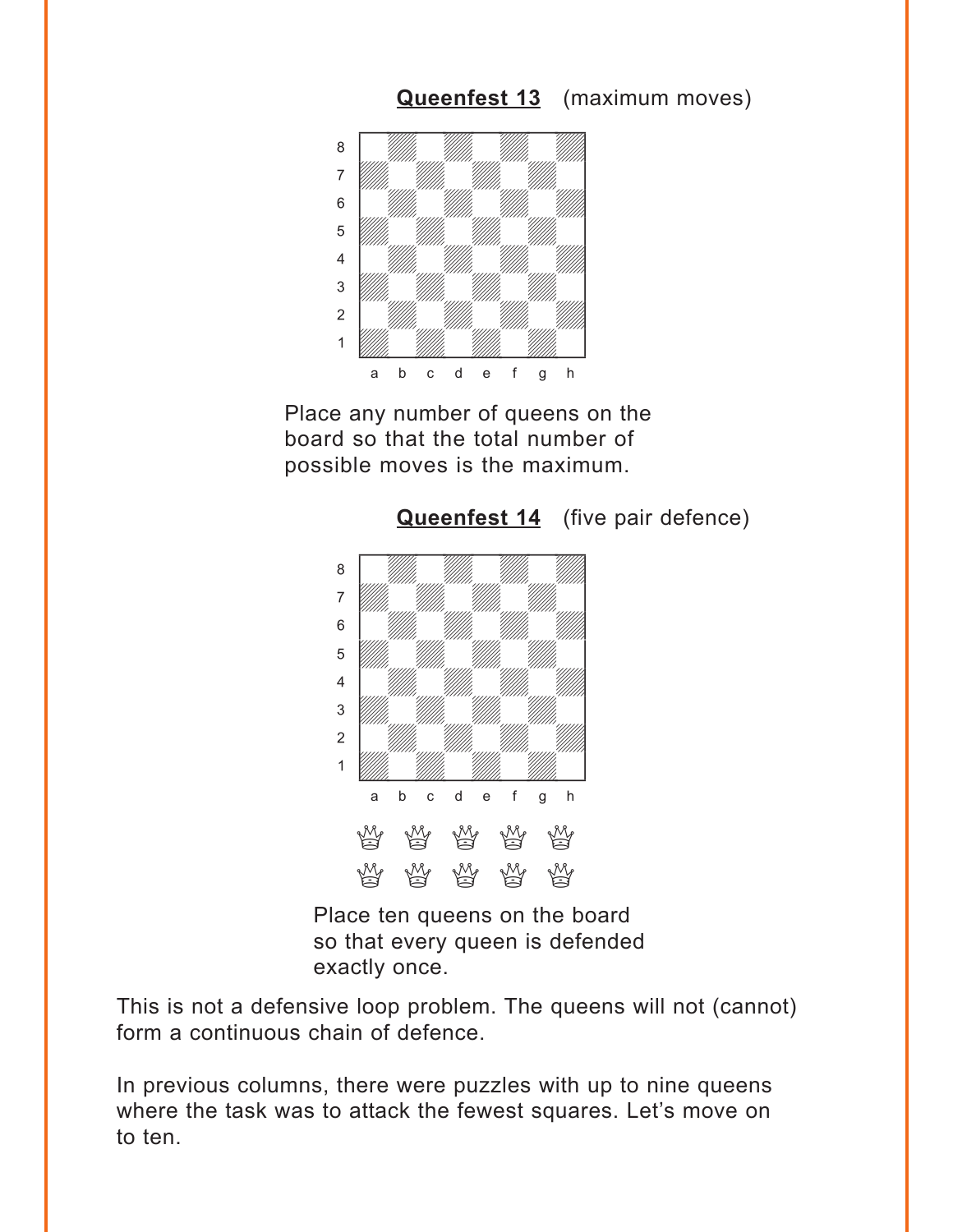<span id="page-3-0"></span>

*Judit Polgar, the reigning queen of chess.*



#### **[Queenfest 15](#page-13-0)** (fewest attacked squares)

Place ten queens on the board so that the fewest squares are attacked.

Next month, Queenfest V.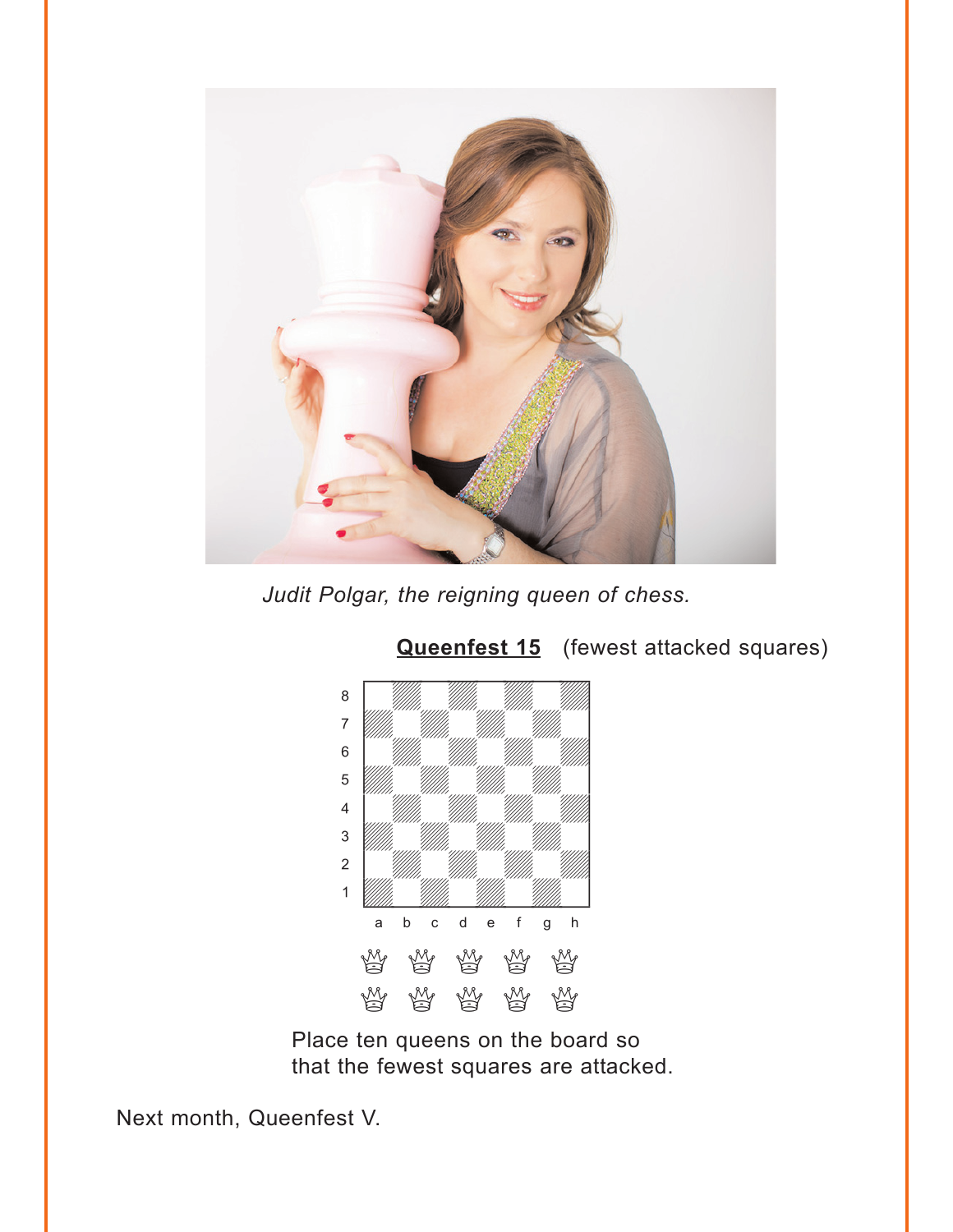# <span id="page-4-0"></span>**SOLUTIONS**

Except for problems 13 and 14, all puzzles are by J. Coakley, *ChessCafe.com* (2015). Solutions for problems 12, 14, and 15 were verified or determined with the wizardry of Caisay 4.1, a computer program written by Adrian Storisteanu of Toronto.

*PDF hyperlinks*. You can advance to the solution of any puzzle by clicking on the underlined title above the diagram. To return to the puzzle, click on the title above the solution diagram.



**11a**

**[Queenfest 11](#page-0-0)** (four queens)

All edge squares are attacked except the four corners.

There are also two other solutions:

Qb3 Qc7 Qf2 Qg6 Qb4 Qd7 Qe2 Qg5

Compare with *queenfest 4e*, column 60.

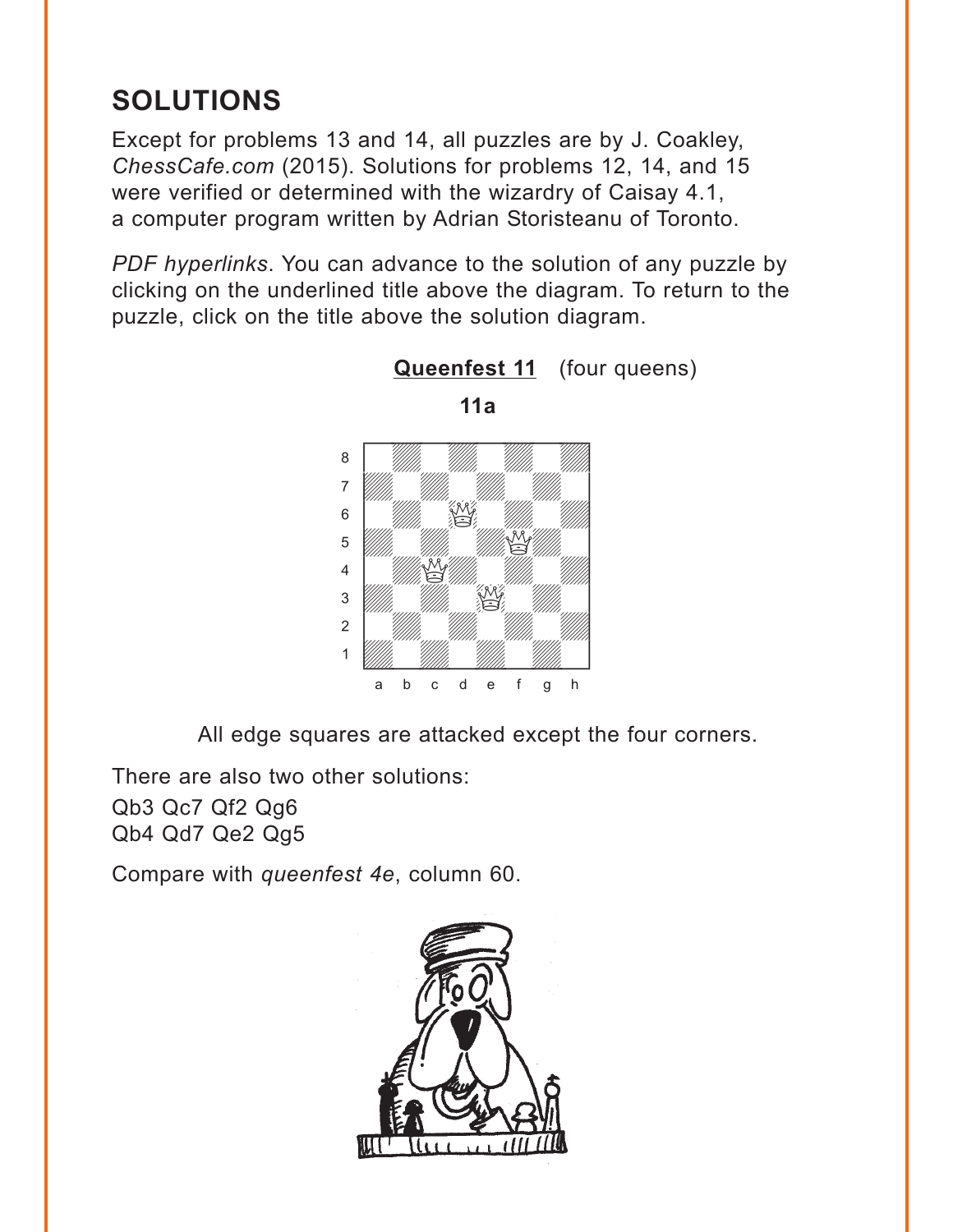

All edge squares are attacked except a7.

Based on my analysis, this pattern is unique.

where  $\frac{1}{2}$  is the set of the set of the set of the set of the set of the set of the set of the set of the set of the set of the set of the set of the set of the set of the set of the set of the set of the set of the  $\begin{picture}(40,40) \put(0,0){\line(1,0){10}} \put(15,0){\line(1,0){10}} \put(15,0){\line(1,0){10}} \put(15,0){\line(1,0){10}} \put(15,0){\line(1,0){10}} \put(15,0){\line(1,0){10}} \put(15,0){\line(1,0){10}} \put(15,0){\line(1,0){10}} \put(15,0){\line(1,0){10}} \put(15,0){\line(1,0){10}} \put(15,0){\line(1,0){10}} \put(15,0){\line(1$ àdwdwdwdw]  $\frac{1}{2}$  **b**  $\frac{1}{2}$   $\frac{1}{2}$   $\frac{1}{2}$   $\frac{1}{2}$   $\frac{1}{2}$   $\frac{1}{2}$   $\frac{1}{2}$   $\frac{1}{2}$   $\frac{1}{2}$   $\frac{1}{2}$   $\frac{1}{2}$   $\frac{1}{2}$   $\frac{1}{2}$   $\frac{1}{2}$   $\frac{1}{2}$   $\frac{1}{2}$   $\frac{1}{2}$   $\frac{1}{2}$   $\frac{1}{2}$   $\frac{1}{2}$   $\frac{1}{2$ **b** William William William Company of the William Company of the William Company of the William Company of the William Company of the Company of the Company of the Company of the Company of the Company of the Company of t 4 William William William William  $\frac{1}{\sqrt{2}}$ 2 | *William William William William William William William William William William William William William William William William William William William William William William William William William William William W* 1 *William William William William William William William William William William William William William William William William William William William William William William William William William William William Wil* a b c d e f g h

**11c** 

All squares on both long diagonals are attacked.

There are many solutions. Here are two others: Qa5 Qc7 Qf2 Qh4 Qa5 Qd7 Qe2 Qh4

**11b**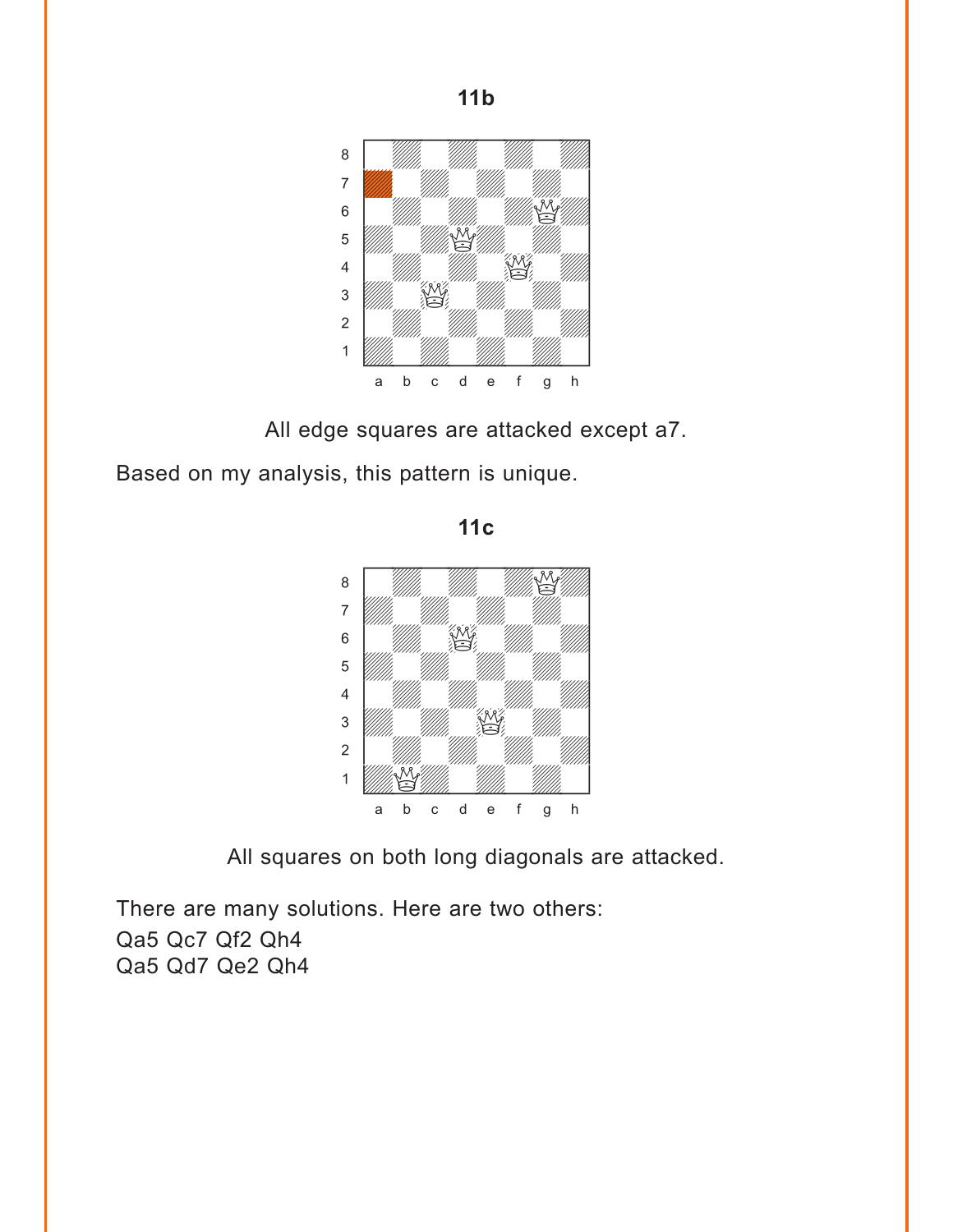#### **[Queenfest 12](#page-1-0)** (most moves)

<span id="page-6-0"></span>The number of possible moves for an unobstructed queen varies according to which "frame" she stands on.



**12a** 





There are two patterns, rotatable and reflectible. Qd4 Qf5 (diagram) Qd4 Qc6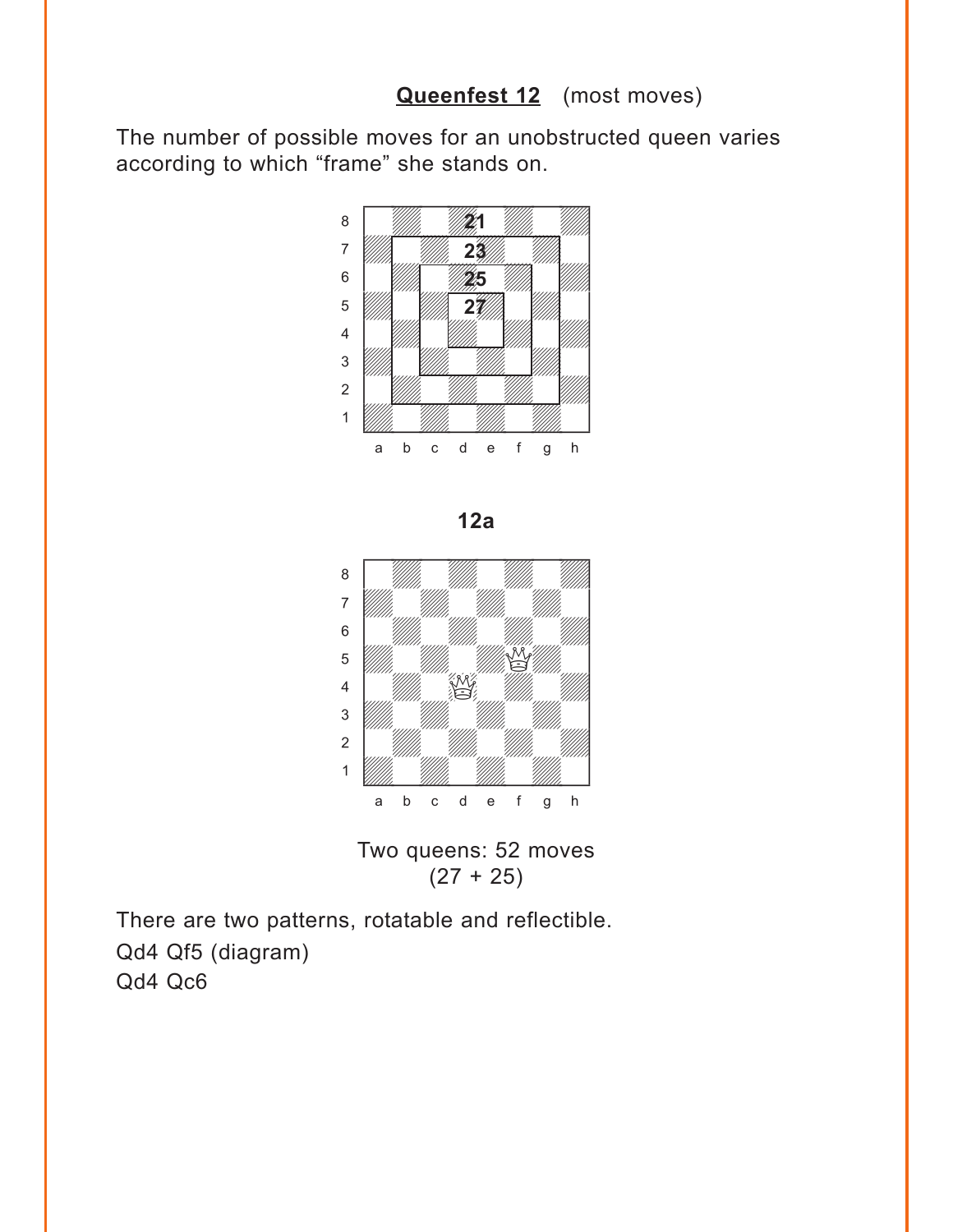

Three queens: 77 moves  $(25 + 27 + 25)$ 

Unique pattern, rotatable and reflectible.

**12c** 



Four queens: 100 moves  $(25 + 27 + 23 + 25)$ 

There are five patterns:

Qc6 Qd4 Qe2 Qf5 (diagram) Qb3 Qc6 Qd4 Qf5 Qc6 Qd4 Qe7 Qf5 Qc6 Qd4 Qf5 Qg3 Qc4 Qd6 Qe3 Qf5 (same position as diagram 11a).

**12b**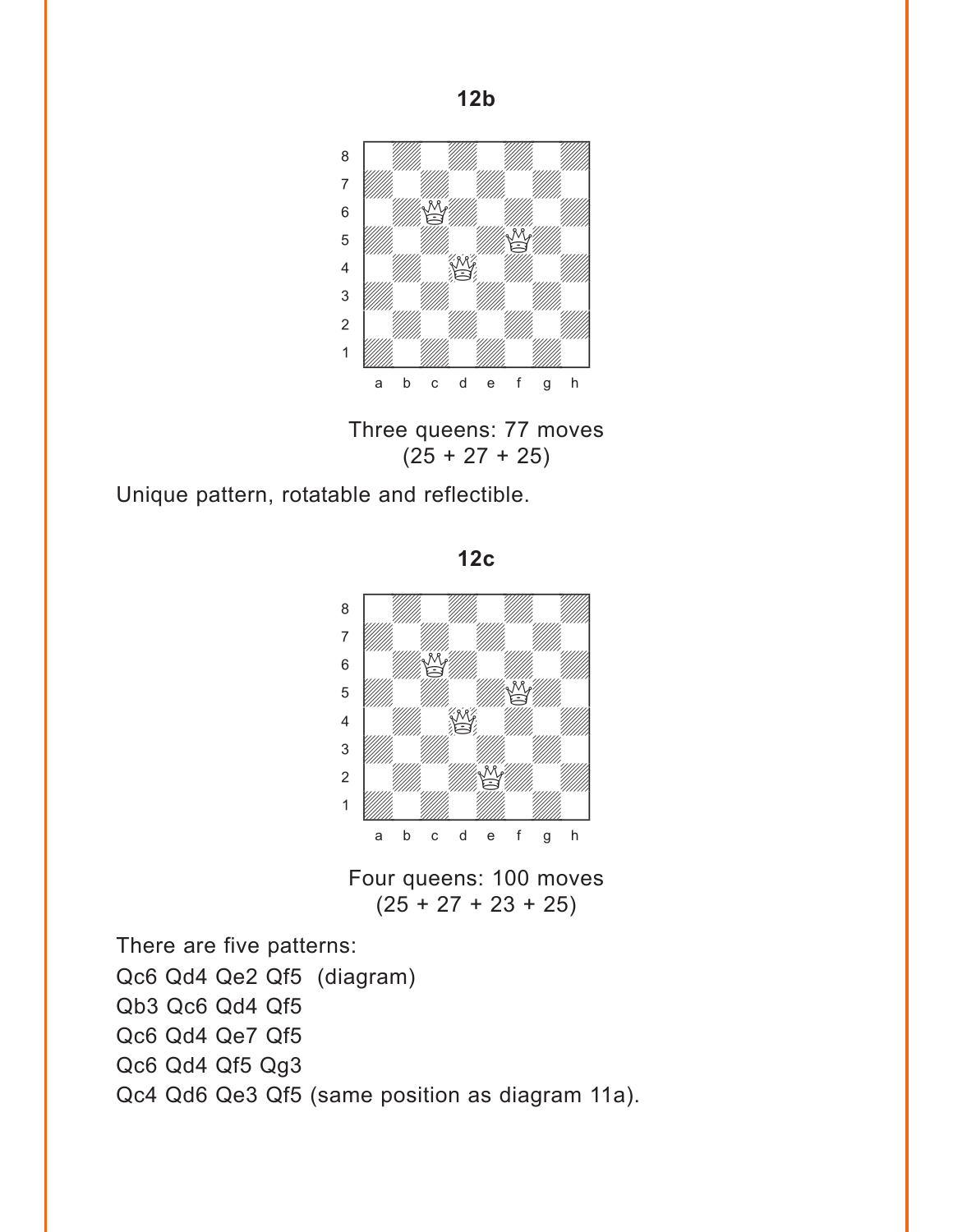

Five queens: 123 moves  $(23 + 23 + 27 + 25 + 25)$ 

There are five patterns: Qb5 Qc2 Qd4 Qe6 Qf3 (diagram) Qc6 Qd4 Qe2 Qf5 Qg3 Qc6 Qd4 Qe7 Qf5 Qg3 Qc2 Qd4 Qe6 Qf3 Qg5 Qb2 Qc5 Qd3 Qe6 Qf4 (no central queen)





Six queens: 144 moves  $(23 + 25 + 27 + 23 + 25 + 21)$ 

There are four patterns: Qb3 Qc6 Qd4 Qe7 Qf5 Qh2 (diagram) Qa2 Qc6 Qd4 Qe7 Qf5 Qg3 Qb2 Qc5 Qd3 Qe6 Qf4 Qh1 Qa1 Qc5 Qd3 Qe6 Qf4 Qg2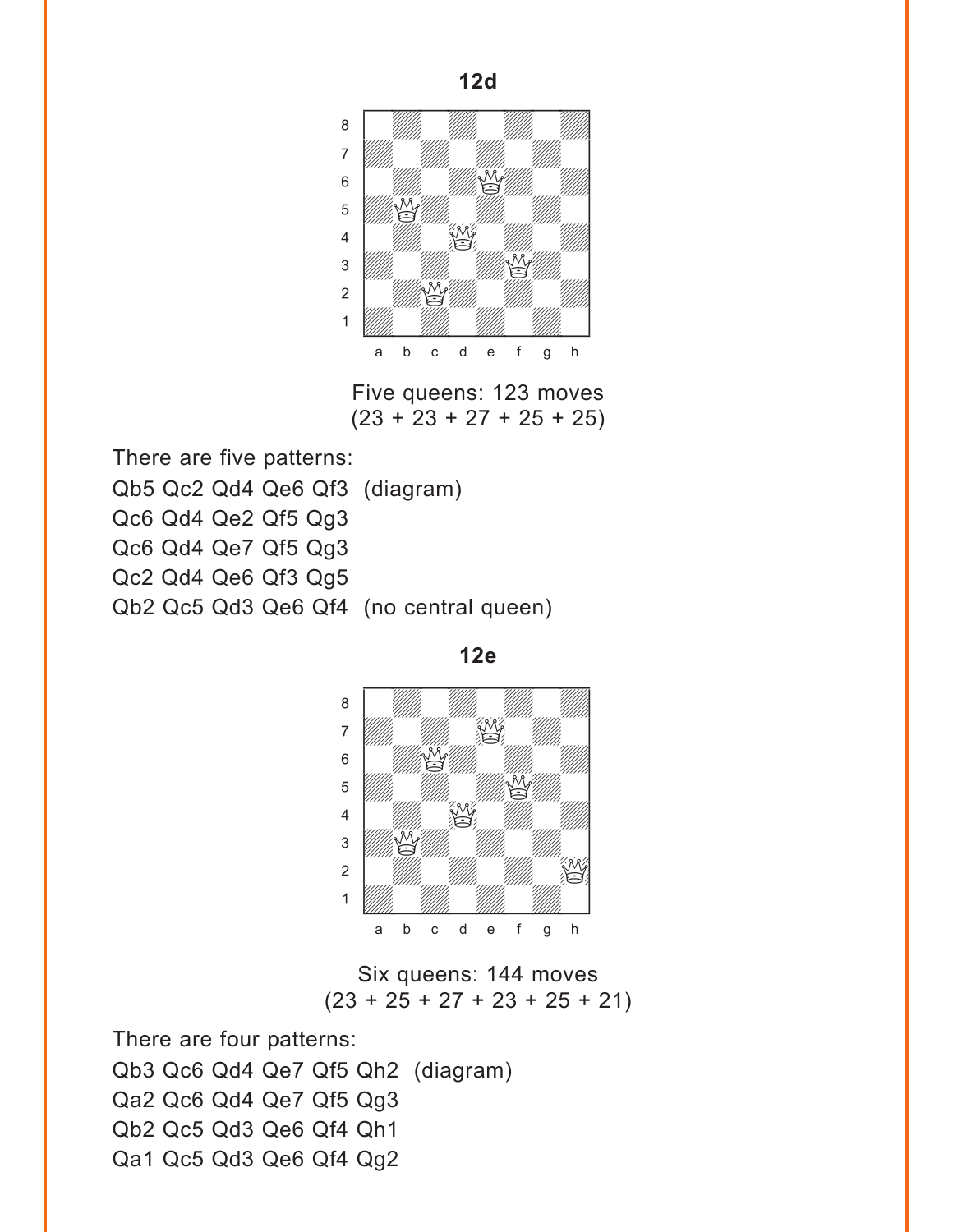

Seven queens: 163 moves  $(21 + 23 + 23 + 25 + 25 + 23 + 23)$ 

There are twenty patterns.

Qa1 Qb5 Qc2 Qd6 Qe3 Qf7 Qg4 (diagram) Qa1 Qb6 Qc2 Qd5 Qe7 Qf4 Qh3 Qa1 Qb6 Qc4 Qd2 Qe7 Qf5 Qg3 Qa1 Qb7 Qc5 Qd3 Qe6 Qf4 Qg2 Qa1 Qc5 Qd3 Qe6 Qf4 Qg2 Qh8 Qa3 Qb1 Qc6 Qd2 Qe5 Qf7 Qg4 Qa4 Qb1 Qc5 Qd2 Qe6 Qf3 Qg7 Qb1 Qc5 Qd2 Qe6 Qf3 Qg7 Qh4 Qa3 Qb1 Qc6 Qd4 Qe2 Qf7 Qg5 Qa5 Qb1 Qc6 Qd4 Qe2 Qf7 Qg3 Qb1 Qc6 Qd4 Qe2 Qf7 Qg5 Qh3 Qa6 Qb1 Qc3 Qd5 Qe7 Qf2 Qg4 Qb1 Qc3 Qd5 Qe7 Qf2 Qg4 Qh6 Qa5 Qb1 Qc4 Qd7 Qe3 Qf6 Qg2 Qb1 Qc4 Qd7 Qe3 Qf6 Qg2 Qh5 Qa5 Qb3 Qc1 Qd6 Qe4 Qf2 Qg7 Qb3 Qc1 Qd6 Qe4 Qf2 Qg7 Qh5 Qb5 Qc1 Qd6 Qe4 Qf2 Qg7 Qh3 Qa4 Qb6 Qc1 Qd3 Qe5 Qf7 Qg2 Qb6 Qc1 Qd3 Qe5 Qf7 Qg2 Qh4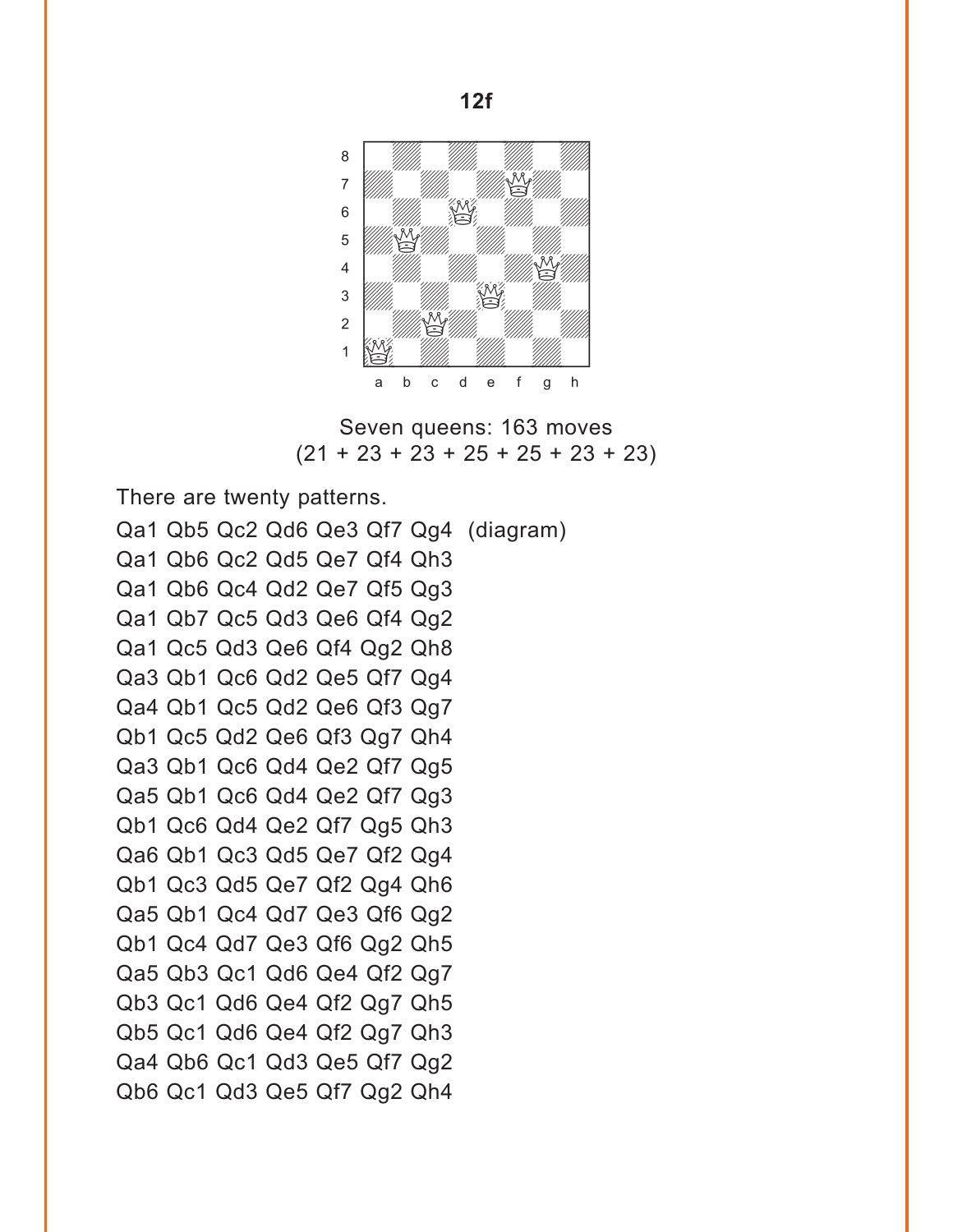



There are twenty patterns.

Qa1 Qb5 Qc2 Qd6 Qe3 Qf7 Qg4 Qh8 (diagram) Qa1 Qb5 Qc2 Qd6 Qe3 Qf7 Qg4 Qh1 Qa1 Qb6 Qc4 Qd2 Qe7 Qf5 Qg3 Qh1 Qa1 Qb6 Qc4 Qd2 Qe7 Qf5 Qg3 Qh8 Qa1 Qb7 Qc5 Qd3 Qe6 Qf4 Qg2 Qh8 Qa4 Qb1 Qc5 Qd2 Qe6 Qf3 Qg7 Qh4 Qa4 Qb1 Qb8 Qc5 Qd2 Qe6 Qf3 Qg7 Qb1 Qb8 Qc5 Qd2 Qe6 Qf3 Qg7 Qh4 Qa3 Qb1 Qc6 Qd4 Qe2 Qf7 Qg5 Qh3 Qa3 Qb1 Qb8 Qc6 Qd4 Qe2 Qf7 Qg5 Qb1 Qb8 Qc6 Qd4 Qe2 Qf7 Qg5 Qh3 Qa6 Qb1 Qc3 Qd5 Qe7 Qf2 Qg4 Qh6 Qa5 Qb1 Qc4 Qd7 Qe3 Qf6 Qg2 Qh5 Qa5 Qb3 Qc1 Qd6 Qe4 Qf2 Qg7 Qh5 Qa5 Qb3 Qc1 Qc8 Qd6 Qe4 Qf2 Qg7 Qb3 Qc1 Qc8 Qd6 Qe4 Qf2 Qg7 Qh5 Qa4 Qb6 Qc1 Qd3 Qe5 Qf7 Qg2 Qh4 Qa7 Qb1 Qc3 Qd8 Qe6 Qf4 Qg2 Qh5 \* Qa1 Qb7 Qc5 Qd8 Qe2 Qf4 Qg6 Qh3 \* Qa1 Qb7 Qc4 Qd6 Qe8 Qf2 Qg5 Qh3 \*

\*The last three patterns are also solutions for the classic eight queen puzzle (no queen attacked).

**12g**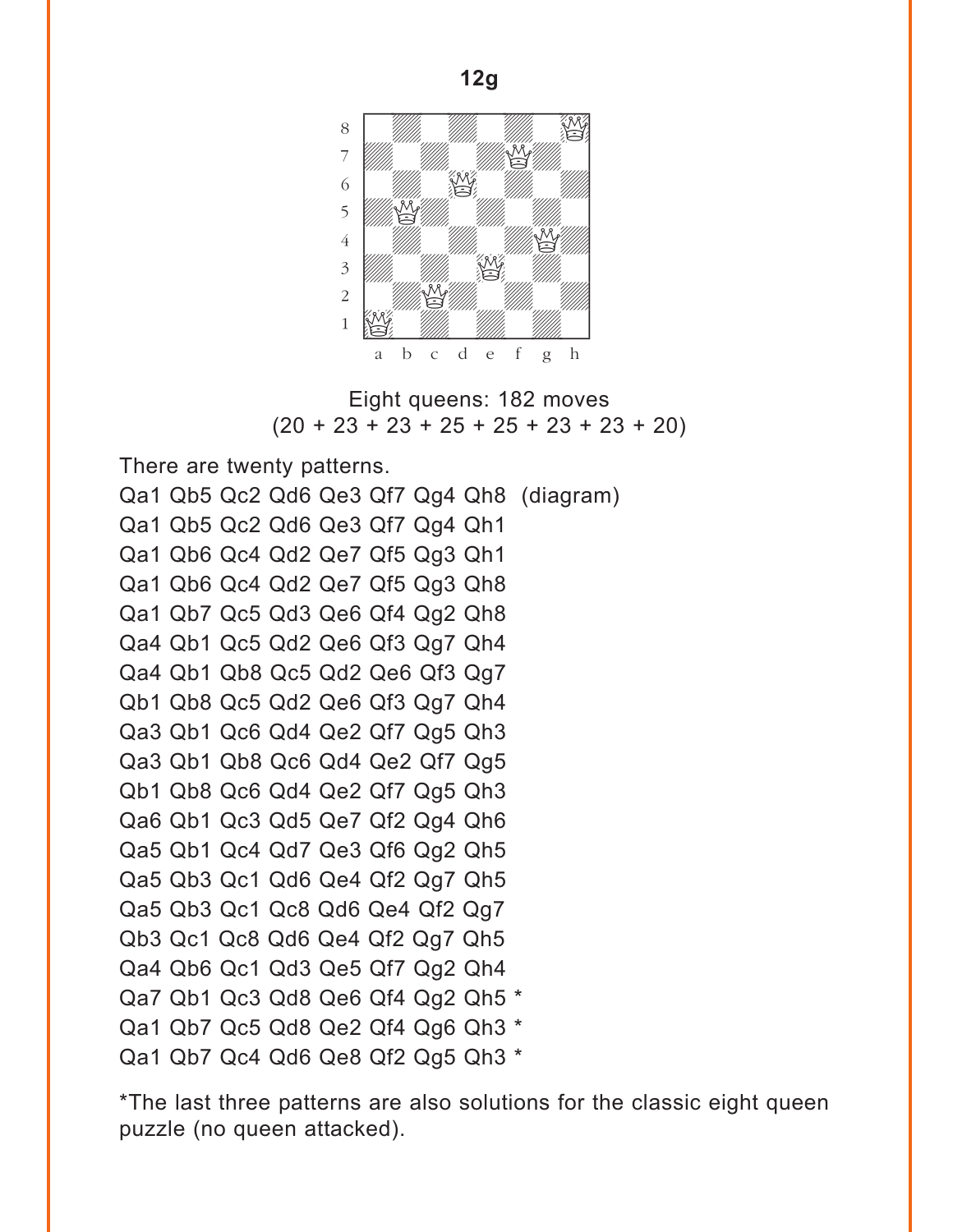

**12h** 

Nine queens: 201 moves  $(20 + 23 + 23 + 25 + 25 + 23 + 23 + 20)$ 

There are three patterns.

Qa5 Qb3 Qc1 Qc8 Qd6 Qe4 Qf2 Qg7 Qh5 (diagram) Qa4 Qb1 Qb8 Qc5 Qd2 Qe6 Qf3 Qg7 Qh4 Qa3 Qb1 Qb8 Qc6 Qd4 Qe2 Qf7 Qg5 Qh3

**12i** 



Ten queens: 214 moves  $(18 + 18 + 23 + 23 + 25 + 25 + 23 + 23 + 18)$ 

A unique symmetrical pattern. It can be reflected left to right and rotated 90° for a total of four "different" solutions. Qa1 Qa8 Qb5 Qc2 Qd6 Qe3 Qf7 Qg4 Qh1 Qh8

Compare with *queenfest 6c*, column 60.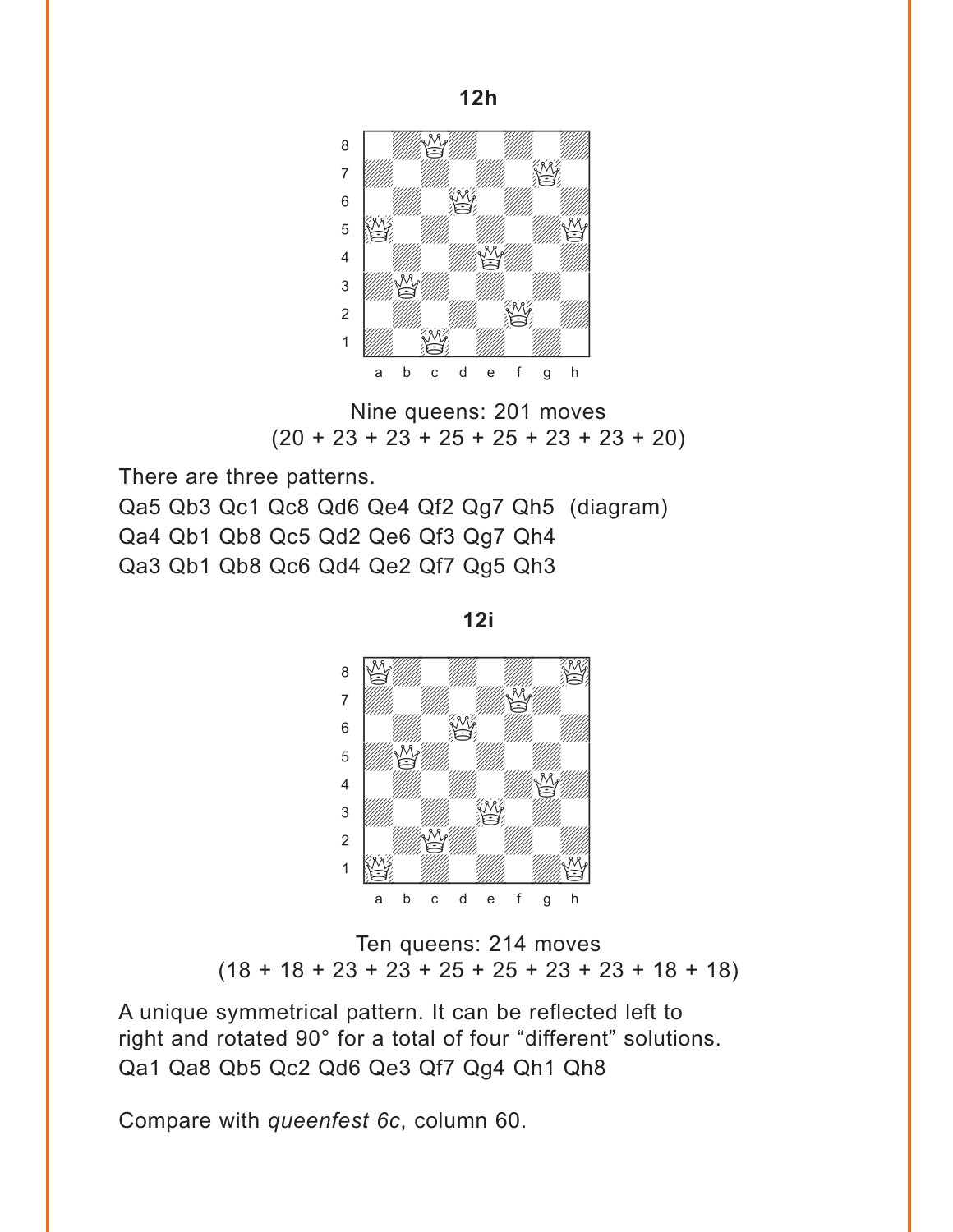### **[Queenfest 13](#page-2-0)** (maximum moves)

<span id="page-12-0"></span>Nenad Petrovic 1946 *Fairy Chess Review* version by J. Coakley 2015



Twenty-eight queens: 288 moves  $(24 \times 11) + (4 \times 6)$ 

The maximum total moves for any number of queens (of one colour). A very unique pattern!

The original Petrovic position had bishops in the four corners with the same number of moves (288), a record for any pieces of one colour in an illegal position.

#### **[Queenfest 14](#page-2-0)** (five pair defence)

B. Barwell 1981

*Journal of Recreational Mathematics*



Ten queens, each defended once.

The queens on a8 and h1 could be in any corner.

continued next page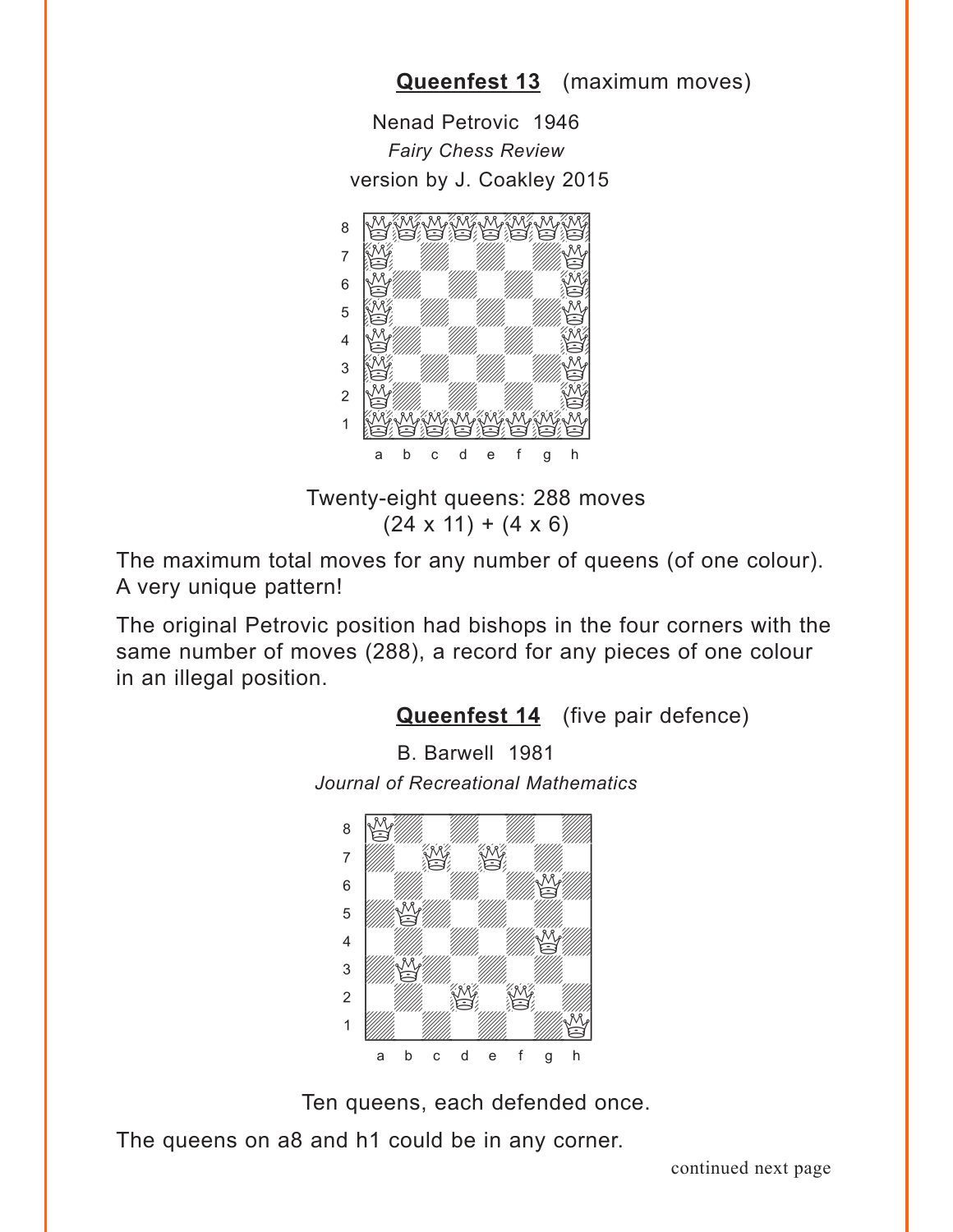```
There are forty-nine patterns. Selected examples:
Qa8 Qb3 Qb5 Qc7 Qd2 Qe7 Qf2 Qg4 Qg6 Qh1* (diagram)
Qa1 Qb3 Qb4 Qc7 Qd7 Qe2 Qf2 Qg5 Qg6 Qh8*
Qa5 Qb2 Qc4 Qd1 Qd6 Qe3 Qe8 Qf5 Qg7 Qh4*
Qa1 Qb2 Qc5 Qc7 Qd3 Qe8 Qf3 Qg8 Qh4 Qh6*
Qa1 Qb6 Qc4 Qd2 Qd7 Qe5 Qf3 Qf8 Qg6 Qh4*
Qa5 Qb2 Qc5 Qd1 Qd3 Qe6 Qe8 Qf4 Qg7 Qh4*
Qa1 Qa2 Qb4 Qb5 Qc8 Qd8 Qf3 Qg3 Qh6 Qh7
Qa1 Qb3 Qc8 Qd2 Qd6 Qe8 Qf3 Qg1 Qh4 Qh7
Qa4 Qa6 Qb1 Qb8 Qd2 Qe7 Qf2 Qg7 Qh3 Qh5
Qa5 Qb2 Qc5 Qd1 Qd3 Qe6 Qe8 Qf4 Qg2 Qh4
```
Asterisks indicate symmetrical arrangements. The task is impossible with six pairs of queens.



**[Queenfest 15](#page-3-0)** (fewest attacked squares)

Ten queens, 55 squares attacked

The nine squares marked in orange are not attacked.

There are three patterns.

Qa2 Qa3 Qa4 Qb3 Qb4 Qe1 Qe2 Qf1 Qf2 Qf3 (diagram) Qa3 Qa4 Qa5 Qc1 Qc5 Qd1 Qd2 Qe1 Qe2 Qe3 Qa1 Qa2 Qa3 Qb2 Qb3 Qb4 Qe1 Qe2 Qf1 Qf2

These positions (**ten** queens, **nine** unattacked squares) exactly correspond to the three patterns for **nine** queens with **ten** unattacked squares. See *queenfest 10*, column 63. Just place queens on the unattacked squares. Cosmic.